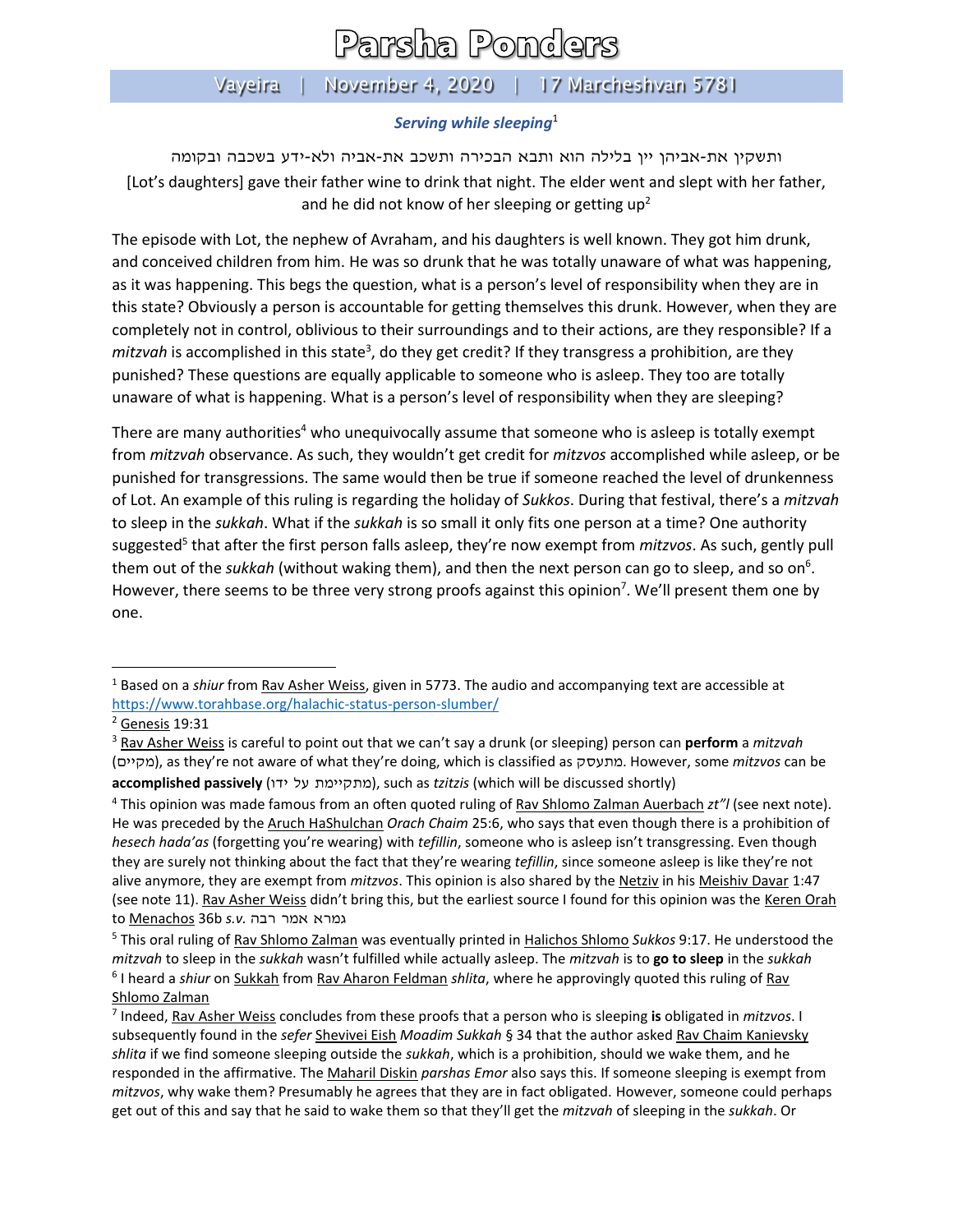The first is from the Arizal<sup>8</sup>. The Arizal is of the opinion that a person must sleep while wearing *tzitzis*. He proves this from a story<sup>9</sup> about Dovid HaMelech, who was once in the bathhouse. He all of a sudden realized that since he was unclothed, he was completely bare of *mitzvos*. He was very distraught. He had no *tzitzis*, he had no *tefillin*. He was only appeased when he remembered he had the *mitzvah* of *bris milah* engraved on his body. The Arizal asked on this story that why wasn't Dovid upset when he would go to bed? He would be without *mitzvos* then as well. The conclusion must be that he would wear *tzitzis* while he slept. While there are those that dismiss this proof to wear *tzitzis* while sleeping<sup>10</sup>, you see the Arizal assumed that a person accomplishes *mitzvos* when asleep<sup>11 12</sup>.

<span id="page-1-0"></span>The second proof is from a dispute in the *Rishonim* regarding the laws of *Sukkos*<sup>13</sup>. If a person is sleeping in the *sukkah* and it begins to rain, they can go inside and continue to sleep. What happens if it then stops raining? Some say<sup>14</sup> that you have to wake up the person, so they can go back into the *sukkah*. Others disagree. Since they were allowed to leave, and it's a big inconvenience to interrupt one's sleep and move their bed back into the *sukkah*, they're allowed to continue to sleep outside the *sukkah*. However, if this dispensation weren't true, you see you'd have to wake them up to go back into the *sukkah*. Both sides of the dispute seem to agree that a person that is sleeping is obligated to be sleeping in the *sukkah*, to the point that you have to wake them up<sup>15</sup>.

The third is a surprising dispute in the laws of prayer. A *minyan* needed for public prayers consists of ten men. What happens if one of the ten is asleep? Do they count for the *minyan*? Some say no, since they can't possibly respond to the prayers being recited<sup>16</sup>. Others disagree<sup>17</sup>, and say nevertheless they count

maybe it was so the onlooker won't see that the person neglected to sleep in the *sukkah*. Another authority who possibly agrees to Rav Asher Weiss is Rav Shlomo Kluger in his Sefer HaChaim 2:639 (*chiddushim* to Sukkah 3a). There, he discusses if the main *mitzvah* of *sukkah* is eating there or sleeping there. According to Rabbah (*ibid* 2a), part of the *mitzvah* of *sukkah* is a person needs to be able to see the *sechach*. Rav Shlomo Kluger sees from this that Rabbah holds the main *mitzvah* is eating, as when you're sleeping how will you fulfill the *mitzvah* of seeing the *sechach*? It sounds like he's assuming that a person fulfills *mitzvos* while they're sleeping. Otherwise, why is he only asking that you can't see the *sechach*?

<sup>8</sup> Pri Eitz Chaim *Sha'ar HaTzitzis* Chapter 1 (at the end), brought by the Magen Avraham to Shulchan Aruch *Orach Chaim* 21:1 § 2

<sup>9</sup> Menachos 43b

<sup>10</sup> Magen Avraham *loc. cit.* says that he had a *mezuzah* for his house, so he didn't need to wear *tzitzis* to accomplish *mitzvos* while asleep. The Arizal presumably held that a *mezuzah* is not a *mitzvah* with one's body, so Dovid would have still felt he was "bare" of *mitzvos*. However, a few lines in the *gemarra* before this story mentions that Jews are surrounded with *mitzvos*, such as *tefillin* on their arm and head, *tzitzis* on their clothes, and *mezuzah* on their doorposts. This story seems to be a response to that concept

<sup>11</sup> *Cf.* Meishiv Davar *loc. cit.*, who questions this proof because he held a person is exempt from *mitzvos* while asleep. You see the Arizal disagrees. Rav Asher Weiss adds that the Magen Avraham must also disagree, being that he dismissed the proof in a different way than the Netziv

 $12$  Rav Asher Weiss admits that he really feels that this discussion in Menachos isn't relevant to our discussion. See Beis HaLevi § 47 and Teshuvos Pri Yitzchak 2:33, who debate the intent of this *gemarra*. The Pri Yitzchak's approach, to which Rav Asher Weiss concurs, is that the *gemarra* isn't discussing **fulfilling** *mitzvos*, but rather the inherent **segulah** of these *mitzvos*

<sup>13</sup> Brought by Beis Yosef to Tur *Orach Chaim* § 639

<sup>14</sup> Ran to Sukkah 13b (in the pagination of the Rif) *s.v.* היה

<sup>&</sup>lt;sup>15</sup> However, see note [7](#page-0-0)

<sup>16</sup> Taz to Shulchan Aruch *Orach Chaim* 55:6 § 4

<sup>17</sup> Shulchan Aruch *loc. cit.*